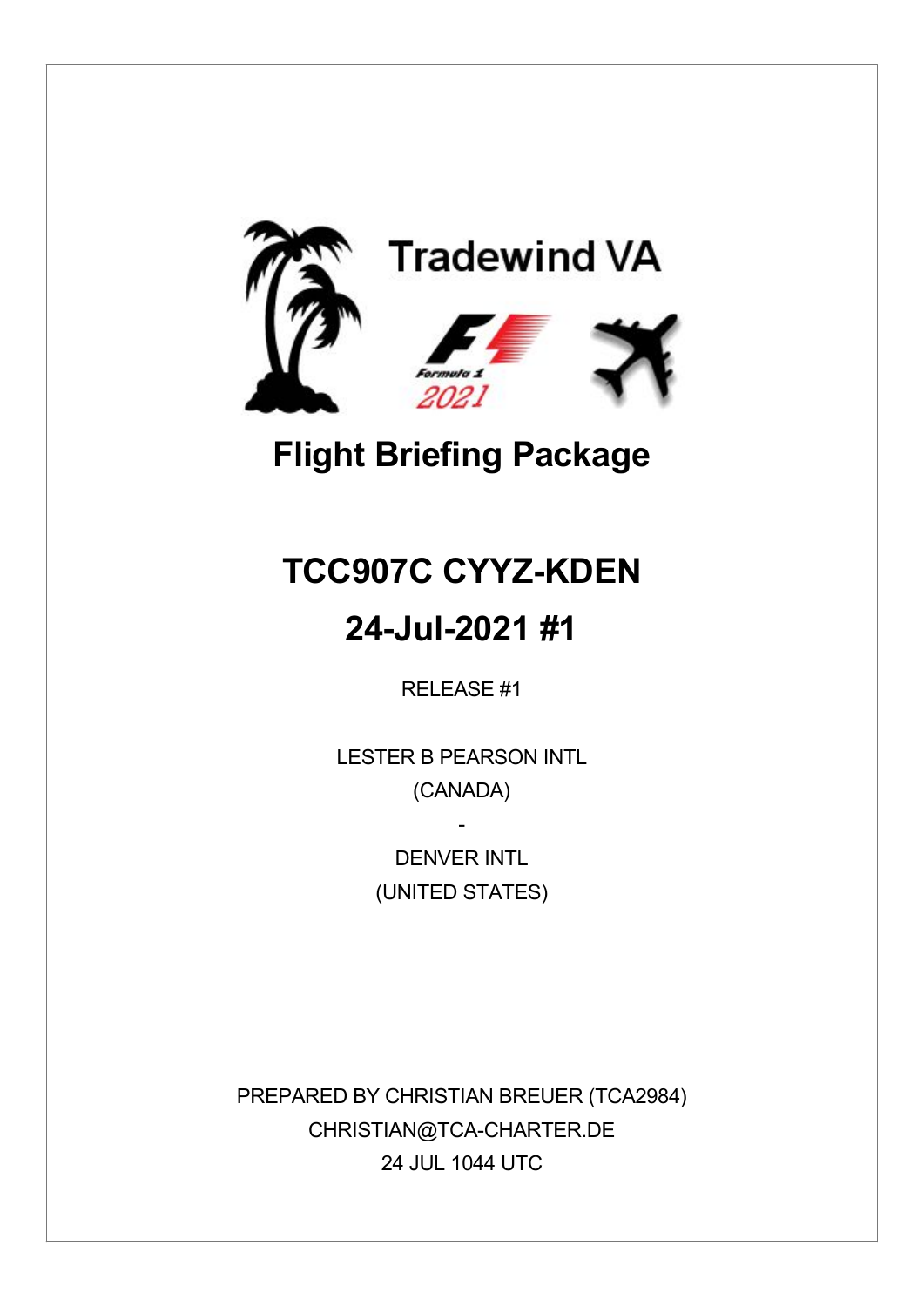**TRADEWIND CARIBBEAN FLIGHTPLAN - IFR TCC907C PJTGE CYYZ-KDEN** -------------------------------------------------------------------------------- ALL WEIGHTS IN KILOGRAMS (KG) STD 24JUL/1540Z -------------------------------------------------------------------------------- **OFP 1** - PREPARED 24JUL/1044Z BY CHRISTIAN BREUER (TCA2984) CHRISTIAN@TCA-CHARTER.DE **TR907C/TCC907C** PJTGE/B777-2LR GE SEL/EGAP ROUTE: CYYZKDEN01 DEP: CYYZ/YYZ 24L ELEV 569 FT COST INDEX: 250 TTL G/C DIST: 1143 NM ARR: KDEN/DEN 16L ELEV 5434 FT INIT ALT: FL400 TTL F/P DIST: 1151 NM FUEL BIAS: 102.5% TTL AIR DIST: 1281 NM AVG WIND CMP: HD047 KT ALT: KCOS/COS 31 ELEV 6187 FT 78 NM -------------------------------------------------------------------------------- **CONFIG DOW PAX CARGO TOTAL ULOAD LIM ZFW TOW LDW** STANDARD 156746 0 0 0 52360 ZFW **MAX** 209106 261574 223167 **PLN** 156746 182022 165298 **ACT** ...... ...... ...... -------------------------------------------------------------------------------- \*\* TAKE-OFF DATA CYYZ 24L \*\* COND: 182022 KG // RWY DRY // +19•C Q1018 140/05 // LMT: OBS(B) CONFIG: FLAPS 5 // D-TO2 +67C // A/I OFF/AUTO // A/C ON SPEEDS: V1=119 VR=135 V2=135 ENG OUT: AT 5 DME 'YYZ' 112.15 LT ON TRACK 140 TO ITCPT AND PRCD ON R 170 'YYZ' 112.15. AT 17 DME 'YYZ' 112.15 ENTER HLDG (350 INBD,RT) -------------------------------------------------------------------------------- **FUEL CORR ENDUR** TRIP 16724 ........ 02:44<br>CONT 5% 836 ........ 00:10 CONT 5% 836 ........ 00:10 ALTN KCOS 1764 ........ 00:16 FINAL RESV 2545 ........ 00:30 HOLD 1700 ........ 00:20 ADD FUEL 432 ........ 00:05 **MIN T/O 24001** ........ 04:05 ..................................... EXTRA 1275 ........ 00:15 CAPTAINS SIGNATURE (....)<br>TAXI 1005 ........ 00:15 TAXI 1005 ........ 00:15<br>RELEASE 26281 ........ 04:35 **RELEASE 26281** ........ 04:35 I ACCEPT THIS OFP AND I AM FAMILIAR<br>ARR FUEL 7882 ........ 01:25 WITH THE PLANNED ROUTE AND AERODROME 7882 ........ 01:25 WITH THE PLANNED ROUTE AND AERODROMES FUEL TANK CAP 162613 KG / MAX EXTRA FUEL 59144 KG LIM BY LDW TRIP CORR FOR 5000 KG TOW INCR: +334 KG / 5000 KG TOW DECR: -480 KG 2000 FT LOWER: +391 KG / EET 02:43 CLB: 250/310/84 DES: 84/320/250 -------------------------------------------------------------------------------- CYYZ **STD** 15:40Z/11:40L **ETD** 15:40Z ACT OFBL .... **EST T/O** 15:55Z ACT T/O .... KDEN **STA** 19:15Z/13:15L **ETA** 18:49Z ACT ONBL .... **EST LDG** 18:39Z ACT LDG .... **SKD** 03:35 **PLN** 03:09 TTL BLCK .... **EST FLT** 02:44 TTL FLT .... -------------------------------------------------------------------------------- **ATC ROUTE:** N0492F400 GOPUP3 SLLAP DCT BAE DCT ALO DCT OBH/N0484F430 DCT BRWRY LAWGR2 **ALTERNATE PLANNING** --------------------------------------------------------------------------------

m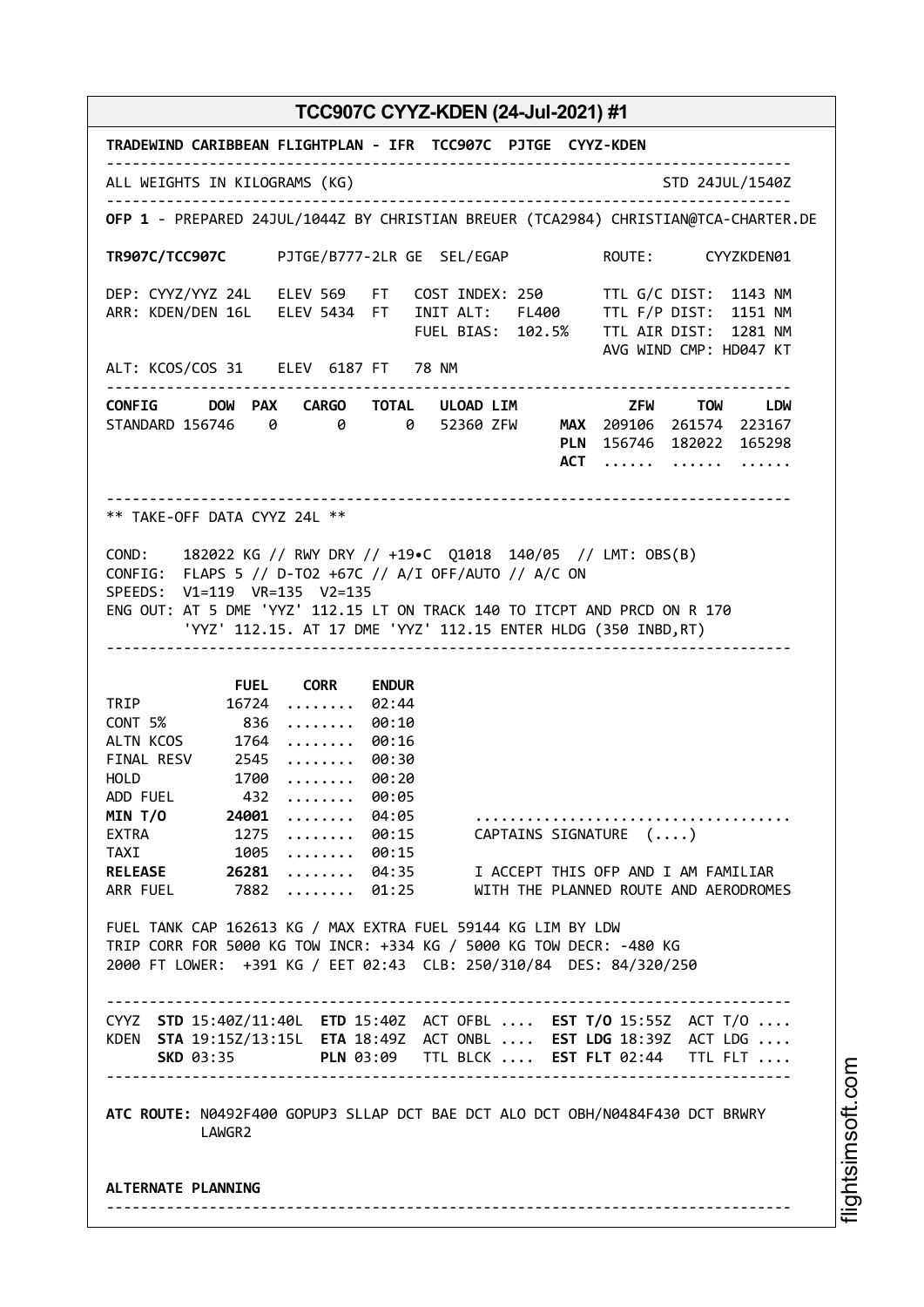| TCC907C CYYZ-KDEN (24-Jul-2021) #1  |                                                                                                                                                                                                                                |  |  |  |                                    |  |  |                                                                                                       |  |  |
|-------------------------------------|--------------------------------------------------------------------------------------------------------------------------------------------------------------------------------------------------------------------------------|--|--|--|------------------------------------|--|--|-------------------------------------------------------------------------------------------------------|--|--|
|                                     | ALTN/RWY DIST ALT/FL MSA COMP TIME FUEL DIFF ROUTE<br>KCOS/31 78 10000 163 HD001 00:16 1764 - ADANE                                                                                                                            |  |  |  |                                    |  |  |                                                                                                       |  |  |
| MOST CRITICAL MORA 12100 FT AT KDEN |                                                                                                                                                                                                                                |  |  |  |                                    |  |  |                                                                                                       |  |  |
|                                     | -FIR NAME                                                                                                                                                                                                                      |  |  |  |                                    |  |  | AWY WAYPOINT MT ALT MSA FREQ TAS LEG FUEL REM / USED LEG ACC<br>ISA WND/SPD GS REM POSITION ETO / ATO |  |  |
|                                     |                                                                                                                                                                                                                                |  |  |  |                                    |  |  | CYYZ/24L 569 031 25.3 / 1.0<br>LESTER B PEARSON INT 1151 N4340.5 W07935.8 /                           |  |  |
|                                     |                                                                                                                                                                                                                                |  |  |  |                                    |  |  | GOPUP3 TILAM 286 *CLB 031 15 23.7 / 2.6 04 00.04<br>P12 301/021 1136 N4341.9 W07956.5 /               |  |  |
|                                     |                                                                                                                                                                                                                                |  |  |  |                                    |  |  | GOPUP3 TULEK 288 *CLB 032 16 23.0 / 3.3 02 00.06<br>P12 305/031 1120 N4344.0 W08017.8 /               |  |  |
|                                     | GOPUP3 <b>GOPUP</b>                                                                                                                                                                                                            |  |  |  |                                    |  |  | 280 FL400 032 492 55 21.6 / 4.7 08 00.14<br>P00 304/066 438 1065 N4343.8 W08133.5 /                   |  |  |
| -KZOB                               | GOPUP3 KARIT                                                                                                                                                                                                                   |  |  |  |                                    |  |  | 278 FL400 031 492 25 21.2 / 5.1 03 00.17<br>P01 300/068 432 1040 N4343.4 W08208.7 /                   |  |  |
|                                     | GOPUP3 HHIPP                                                                                                                                                                                                                   |  |  |  |                                    |  |  | 273 FL400 026 492 29 20.8 / 5.4 04 00.21<br>P01 295/068 433 1011 N4340.6 W08249.0 /                   |  |  |
|                                     | <b>KMKE</b>                                                                                                                                                                                                                    |  |  |  | 270 FL400 032 68                   |  |  | 19.9 / 6.3 10 00.31<br>P01 282/070 942 N4330.9 W08422.5 /                                             |  |  |
|                                     | GOPUP3 SLLAP                                                                                                                                                                                                                   |  |  |  | 268 FL400 030 492 25               |  |  | 19.6 / 6.7 03 00.34<br>P00 288/062 435 917 N4327.0 W08456.3 /                                         |  |  |
| -KZAU                               | DCT *BDRY                                                                                                                                                                                                                      |  |  |  | 270 FL400 032 492 3                |  |  | 19.6 / 6.7 01 00.35<br>P00 289/062 435 915 N4326.7 W08500.0 /                                         |  |  |
| <b>DCT</b>                          |                                                                                                                                                                                                                                |  |  |  |                                    |  |  | BAE 270 FL400 032 116.40 493 145 17.6 / 8.6 20 00.55                                                  |  |  |
| <b>DCT</b>                          | WATERLOO                                                                                                                                                                                                                       |  |  |  |                                    |  |  | ALO 265 FL400 041 112.20 494 184 15.2 / 11.1 26 01.21<br>P01 276/065 431 585 N4233.4 W09223.9 /       |  |  |
|                                     | KOMANDER                                                                                                                                                                                                                       |  |  |  | 258 FL400 036 10                   |  |  | 15.1 / 11.2 01 01.22<br>P01 274/068 575 N4231.1 W09237.6 /                                            |  |  |
| DCT<br>-KZMP                        | *BDRY                                                                                                                                                                                                                          |  |  |  |                                    |  |  | 257 FL400 036 494 24 14.7 / 11.5 03 01.25<br>P01 275/063 432 551 N4225.6 W09309.1 /                   |  |  |
| <b>DCT</b>                          | <b>OBH</b><br>WOLBACH                                                                                                                                                                                                          |  |  |  | 256 *CLB 049 114.80<br>P00 268/044 |  |  | 241<br>11.7 / 14.6 33 01.58<br>310 N4122.6 W09821.2 /                                                 |  |  |
| <b>DCT</b>                          | *TOC to the set of the set of the set of the set of the set of the set of the set of the set of the set of the set of the set of the set of the set of the set of the set of the set of the set of the set of the set of the s |  |  |  | 248 FL430 044 486                  |  |  | 12 and $\overline{a}$<br>11.4 / 14.8 02 02.00<br>M05 268/041 446 298 N4118.9 W09836.1 /               |  |  |
| <b>DCT</b><br>-KZDV                 | *BDRY                                                                                                                                                                                                                          |  |  |  | 248 FL430 045 485                  |  |  | 21<br>$11.2 / 15.1$ 03 02.03<br>M05 268/038 445 277 N4112.4 W09902.1 /                                |  |  |
| <b>DCT</b>                          | <b>BRWRY</b>                                                                                                                                                                                                                   |  |  |  | 247 FL430 050 484 78               |  |  | 10.2 / 16.0 10 02.13                                                                                  |  |  |

i⊒<br>⊫ htsim soft.c o

m

Ī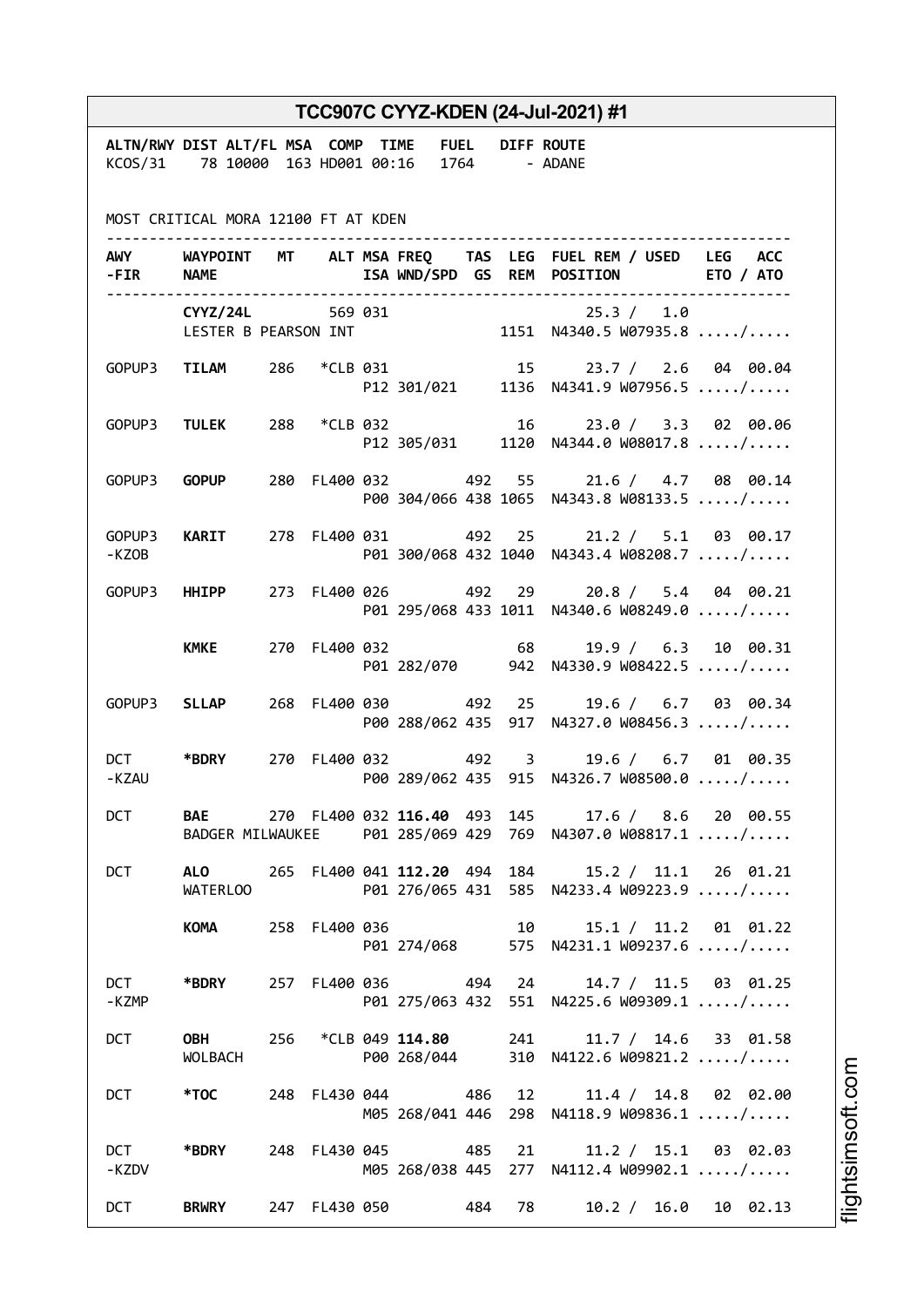|                                             |  |                         |  | M05 266/034 450 199 N4047.2 W10039.5 /                                                           |
|---------------------------------------------|--|-------------------------|--|--------------------------------------------------------------------------------------------------|
|                                             |  |                         |  | KDEN 252 FL430 050 2 10.2 / 16.1 00 02.13<br>M05 265/036 198 N4046.8 W10041.7 /                  |
|                                             |  |                         |  | LAWGR2 DUNKL 252 FL430 054 484 20 10.0 / 16.3 03 02.16<br>M05 264/033 450 178 N4042.5 W10107.2 / |
|                                             |  |                         |  | LAWGR2 KOLSH 251 FL430 054 484 40 9.5 / 16.8 05 02.21<br>M06 260/030 453 138 N4033.3 W10158.7 /  |
|                                             |  |                         |  | LAWGR2 PLZNR 250 *DES 069 32 9.2 / 17.1 04 02.25<br>M05 262/028 105 N4025.6 W10239.8 /           |
|                                             |  |                         |  | LAWGR2 *TOD 250 FL430 069 484 0 9.2 / 17.1 00 02.25<br>M05 262/028 455 105 N4025.6 W10239.8 /    |
|                                             |  |                         |  | LAWGR2 LAWGR 249 *DES 082 43 9.1 / 17.2 06 02.31<br>P14 259/020 63 N4014.9 W10334.1 /            |
| LAWGR2 PPINT 248 *DES 082                   |  | P15 275/007             |  | 16 9.0 / 17.3 02 02.33<br>46 N4010.9 W10354.6 /                                                  |
| LAWGR2 TAPME 275                            |  | *DES 094<br>P15 303/001 |  | 11 9.0 / 17.3 02 02.35<br>35 N4013.2 W10409.2 /                                                  |
|                                             |  |                         |  | LAWGR2 GRRUB 275 *DES 094 6 8.9 / 17.3 01 02.36<br>P16 115/001 29 N4014.4 W10416.8 /             |
| LAWGR2 KDEN/16L 215 5434 121<br>DENVER INTL |  |                         |  | 29 8.6 / 17.7 08 02.44<br>N3953.8 W10441.2 /                                                     |

--------------------------------------------------------------------------------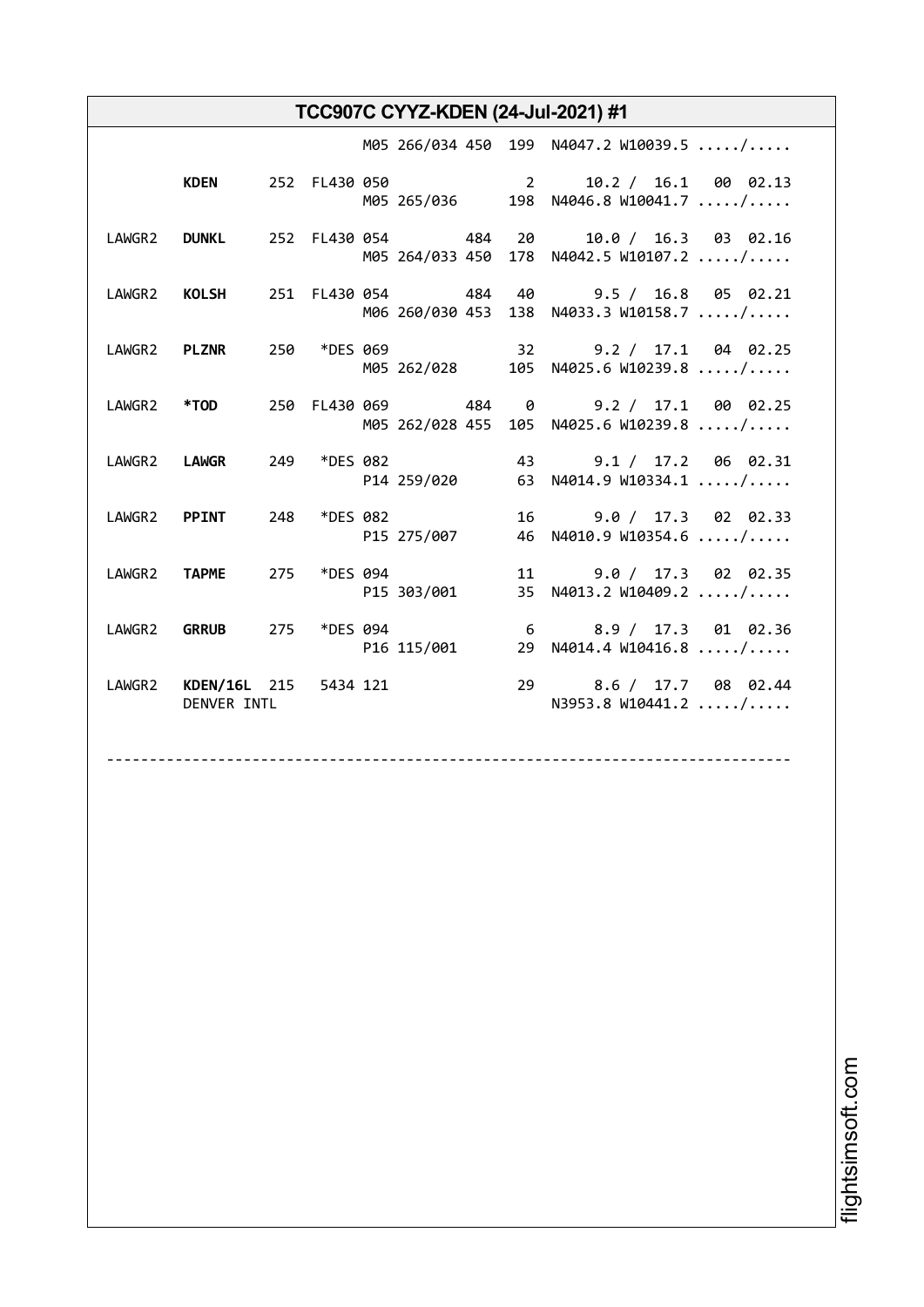**WIND INFORMATION - OBS 24/JUL 00:00**

| (CLIMB)      |                   | BAE | ALO. | (DESCENT)                                                         |  |  |
|--------------|-------------------|-----|------|-------------------------------------------------------------------|--|--|
| <b>FL390</b> |                   |     |      | 312/068 -55 FL440 287/066 -62 FL440 279/058 -62 FL420 260/023 -60 |  |  |
| FL310        | 307/047 -36 FL420 |     |      | 286/068 -59 FL420 278/062 -59 FL330 263/024 -39                   |  |  |
| <b>FL230</b> |                   |     |      | 305/028 -18 FL400 286/070 -56 FL400 276/065 -56 FL250 256/019 -20 |  |  |
| 15000        |                   |     |      | 296/022 -3 FL380 285/070 -52 FL380 275/068 -52 16000 279/003 -1   |  |  |
| 7000         |                   |     |      | 254/018 +10 FL360 286/068 -47 FL360 276/066 -47 8000 060/007 +17  |  |  |
|              |                   |     |      |                                                                   |  |  |
|              |                   |     |      |                                                                   |  |  |

--------------------------------------------------------------------------------

**END FLIGHTPLAN 00693 TCC907C PJTGE CYYZ-KDEN 24JUL2021**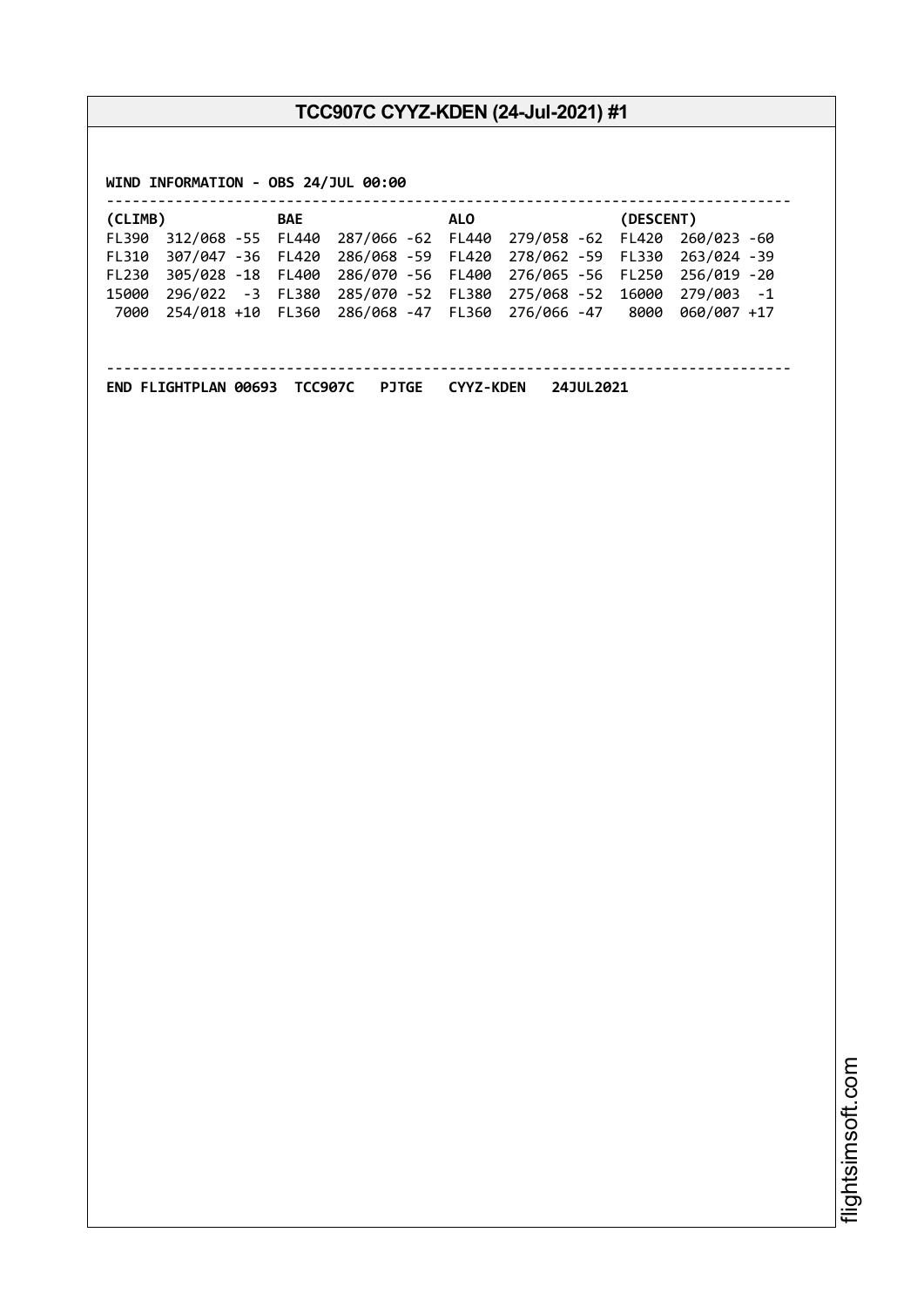```
[ATC FLIGHTPLAN]
```

```
(FPL-TCC907C-IS
-B77L/H-SDE1FGHIJ1J5M1RWXY/LB2
-CYYZ1540
-N0492F400 GOPUP3 SLLAP DCT BAE DCT ALO DCT OBH/N0484F430 DCT
BRWRY LAWGR2
-KDEN0244 KCOS
-PBN/A1B1C1D1L1O1S2 NAV/RNVD1E2A1 DOF/210724 REG/PJTGE
EET/KZOB0017 KZAU0035 KZMP0125 KZDV0203
SEL/EGAP CODE/484DC7 RVR/75 OPR/TRADEWIND CARIBBEAN
ORGN/TNCCTCAP PER/C
RMK/TCAS
-E/0420)
```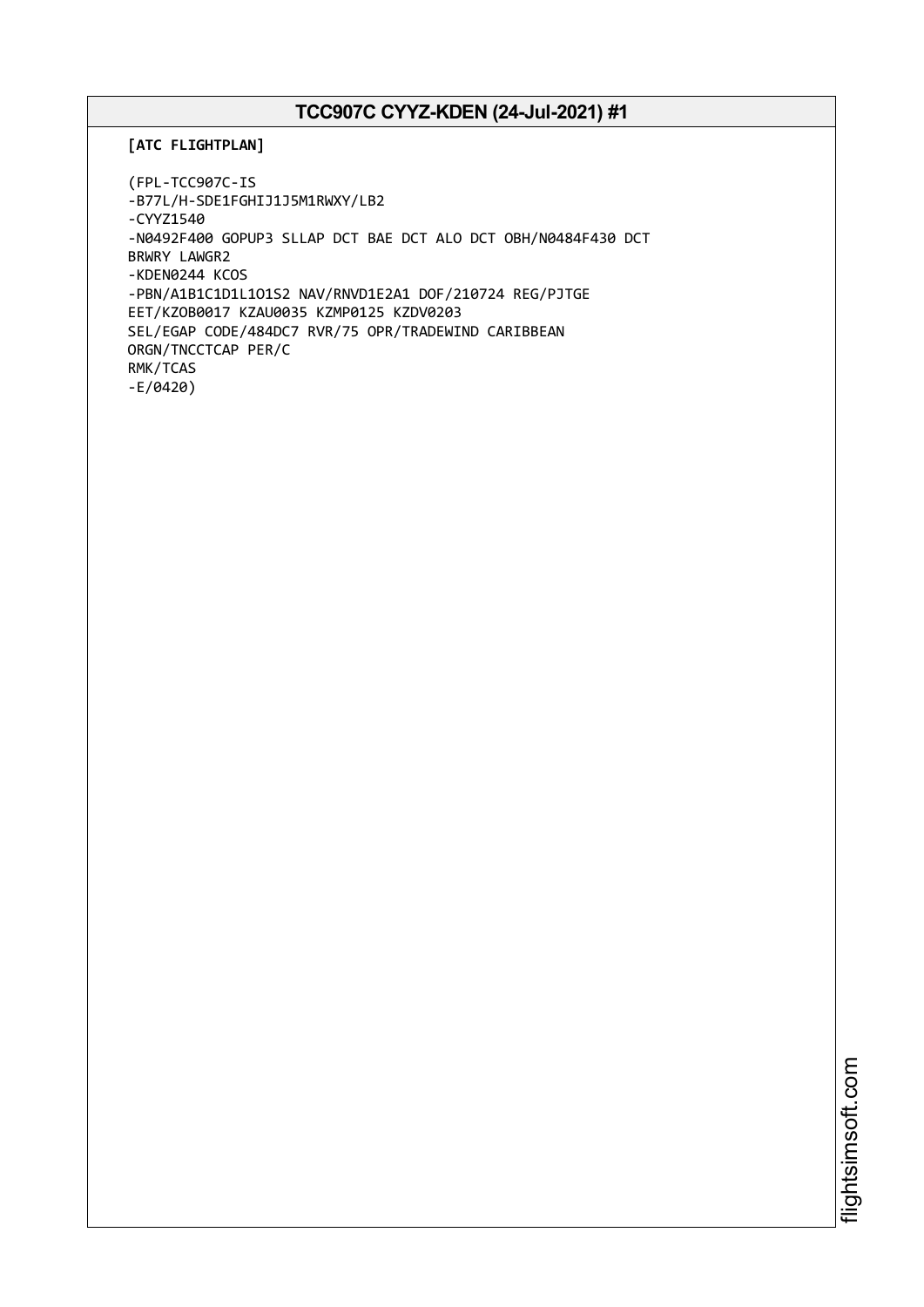┌──────────────────────────────────────────────────────────────────────────────┐

└──────────────────────────────────────────────────────────────────────────────┘

**[PLANNING WEATHER]**

│**ORIGIN: CYYZ/YYZ (LESTER B PEARSON INTL, CANADA) UTC -04:00**│

CYYZ 241000Z 13003KT 12SM BKN250 19/18 A3005 RMK CI7 HZ SLP175 DENSITY ALT 1000FT CYYZ 240838Z 2409/2512 VRB03KT P6SM SKC BECMG 2410/2412 14005KT FM241700 16015KT P6SM BKN040 FM241900 16015KT 6SM -SHRA BR BKN012 BKN080 FM250200 21015KT 4SM SHRA BR BKN015 OVC030 PROB30 2502/2506 VRB15G30KT 11/2SM +TSRA BR BKN008 OVC015CB FM250600 23010KT P6SM SCT008 OVC015 RMK NXT FCST BY 241200Z

│**DESTINATION: KDEN/DEN (DENVER INTL, UNITED STATES) UTC -06:00**│

┌──────────────────────────────────────────────────────────────────────────────┐

KDEN 240953Z 26007KT 10SM SCT130 SCT220 21/14 A3019 RMK AO2 SLP132 T02110139 KDEN 240859Z 2409/2512 24008KT P6SM SCT100 FM241500 03008KT P6SM FEW100 SCT220 FM241900 08010KT P6SM VCSH SCT080 BKN220 FM250100 14007KT P6SM VCSH SCT100 BKN140 FM250400 21012KT P6SM SCT100 BKN140

┌──────────────────────────────────────────────────────────────────────────────┐ │**ALTERNATE: KCOS/COS (CITY OF COLORADO SPRINGS MUN, UNITED STATES) UTC -06:00**│ └──────────────────────────────────────────────────────────────────────────────┘

┌──────────────────────────────────────────────────────────────────────────────┐

└──────────────────────────────────────────────────────────────────────────────┘

┌──────────────────────────────────────────────────────────────────────────────┐

└──────────────────────────────────────────────────────────────────────────────┘

└──────────────────────────────────────────────────────────────────────────────┘

KCOS 240954Z 33009KT 10SM SCT120 21/12 A3026 RMK AO2 SLP136 T02060117 KCOS 240532Z 2406/2506 32014G24KT P6SM SCT100 SCT200 FM240800 36010KT P6SM FEW100 SCT200 FM241600 02011KT P6SM SCT100 FM242100 03012G22KT P6SM VCTS BKN060CB BKN200 FM250200 35010KT P6SM SCT080 BKN150

│**ADEQUATE: KMKE/MKE (GEN MITCHELL INTL, UNITED STATES) UTC -05:00**│

KMKE 240952Z 23011KT 6SM HZ FEW250 24/22 A2989 RMK AO2 SLP117 T02440217 KMKE 240859Z 2409/2512 21007KT P6SM FEW250 FM241300 24012G22KT P6SM SCT040 BKN200 FM241900 26012G21KT P6SM VCTS BKN050CB FM242200 27010KT P6SM SCT060 FM250100 30007KT P6SM SCT100

│**ADEQUATE: KOMA/OMA (EPPLEY, UNITED STATES) UTC -05:00**│

KOMA 240952Z 16008KT 10SM SCT140 SCT250 25/22 A2991 RMK AO2 SLP116 T02500217 KOMA 240520Z 2406/2506 18008KT P6SM SKC WS016/23035KT FM241200 18006KT P6SM SCT050 BKN100 FM241900 34009KT P6SM BKN250 FM250000 05005KT P6SM BKN250

i⊒<br>⊫ htsim soft.c om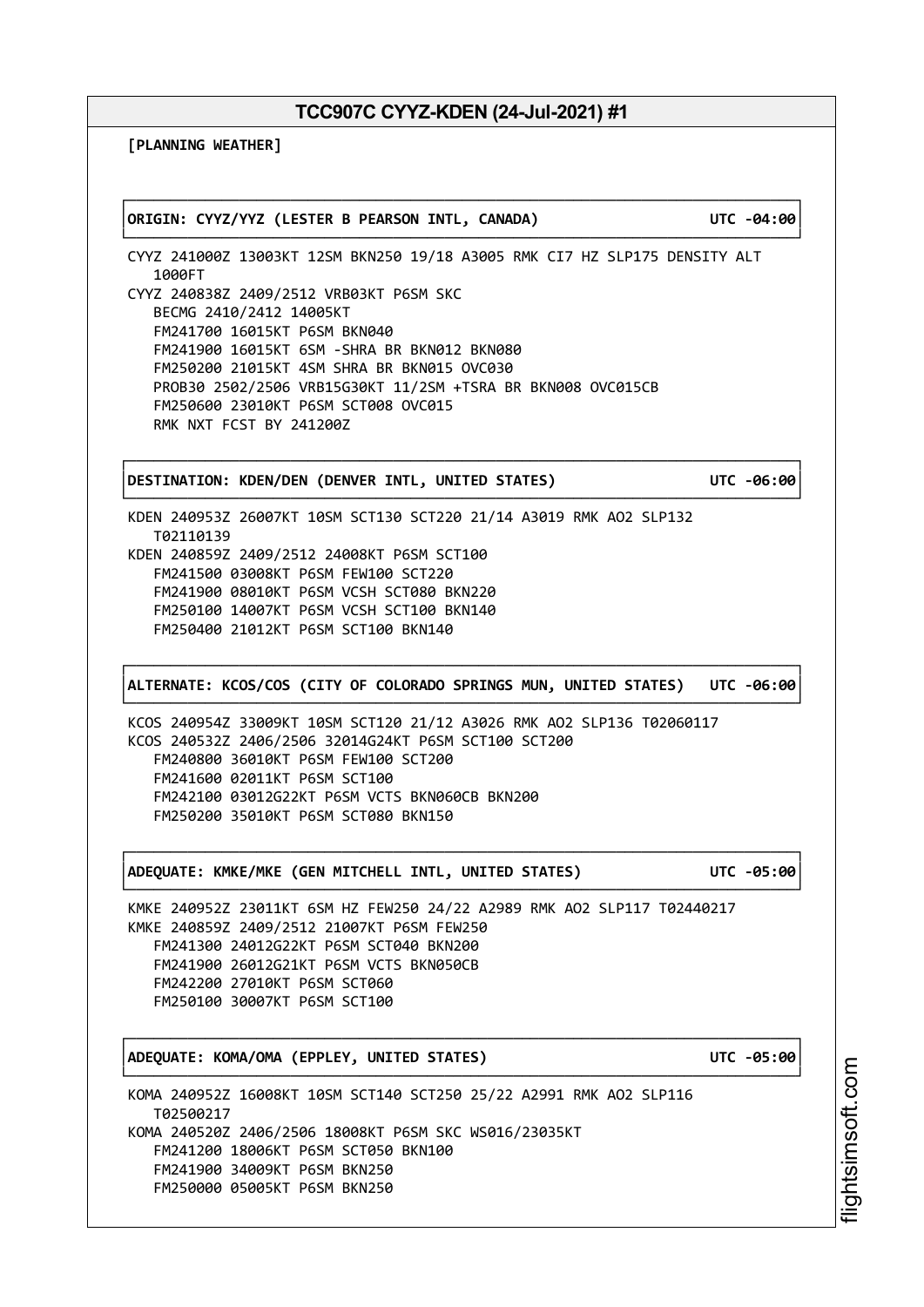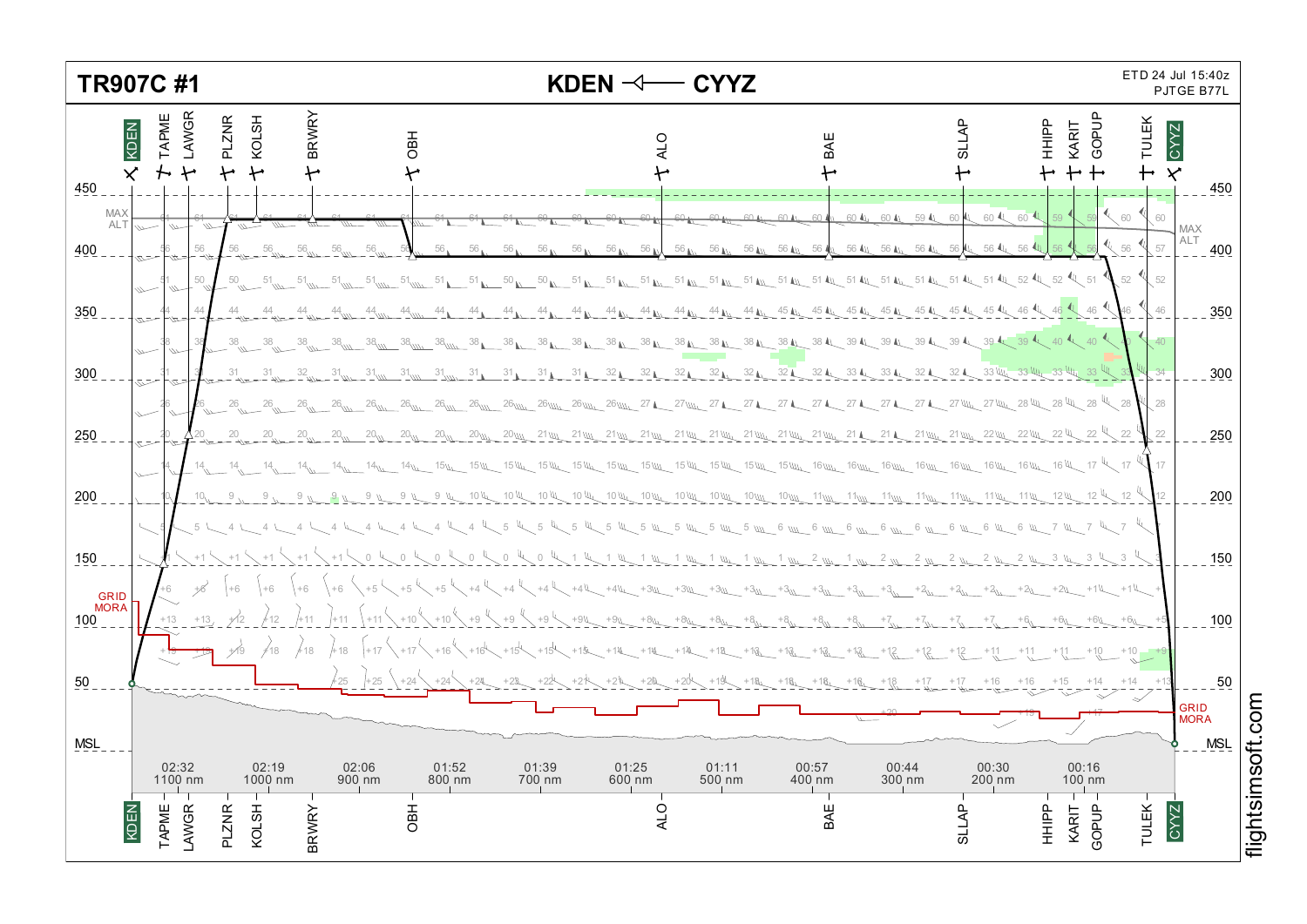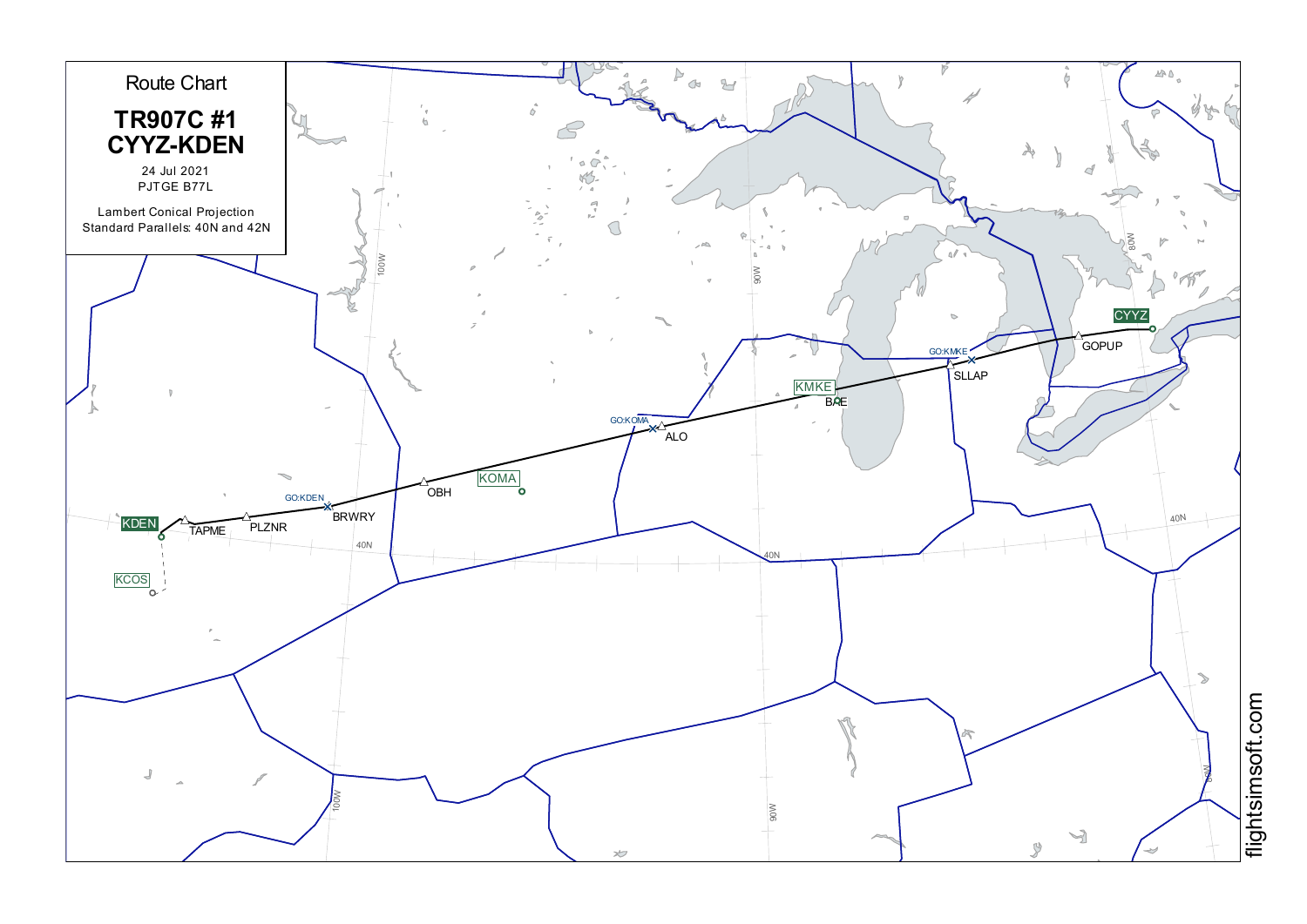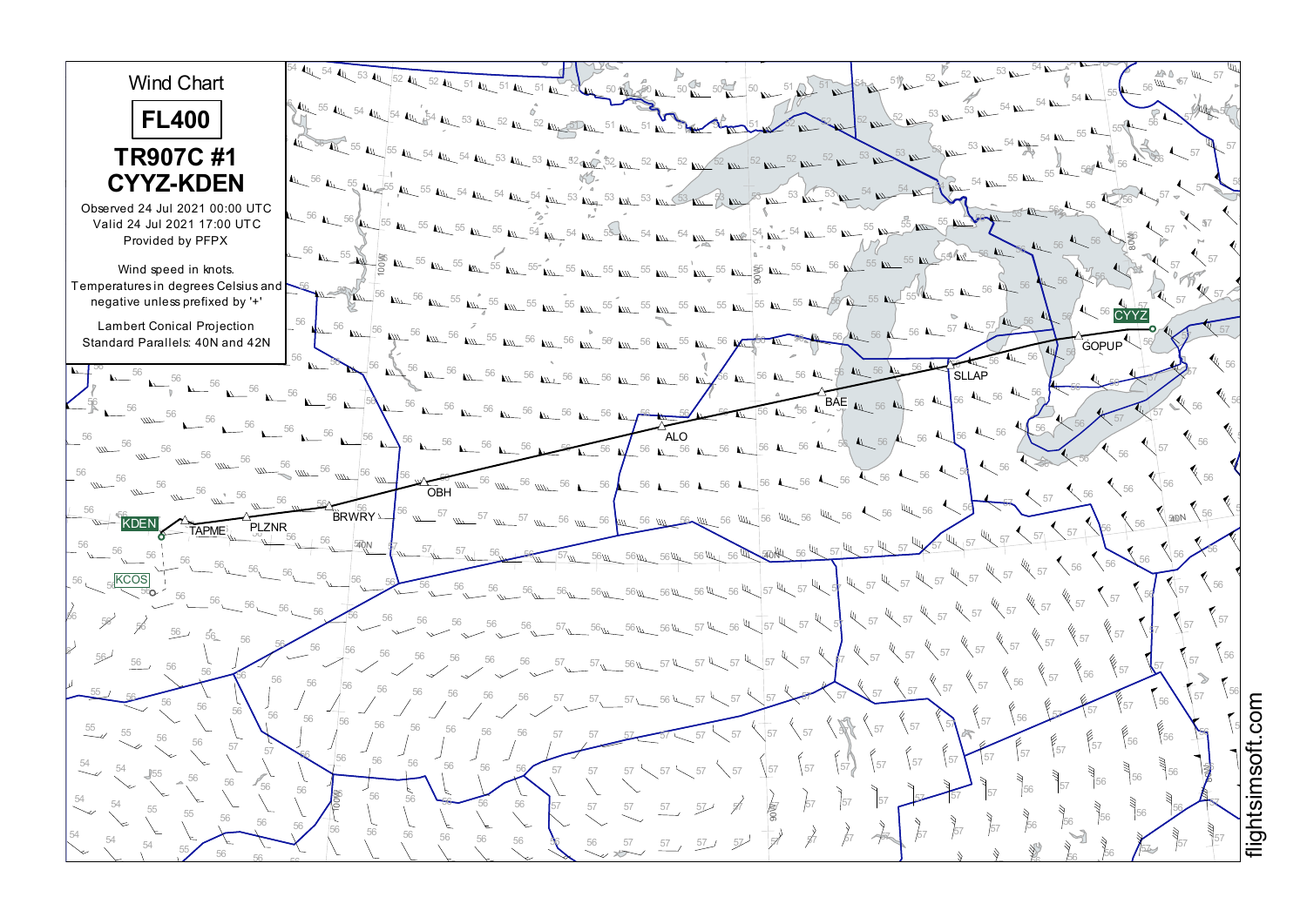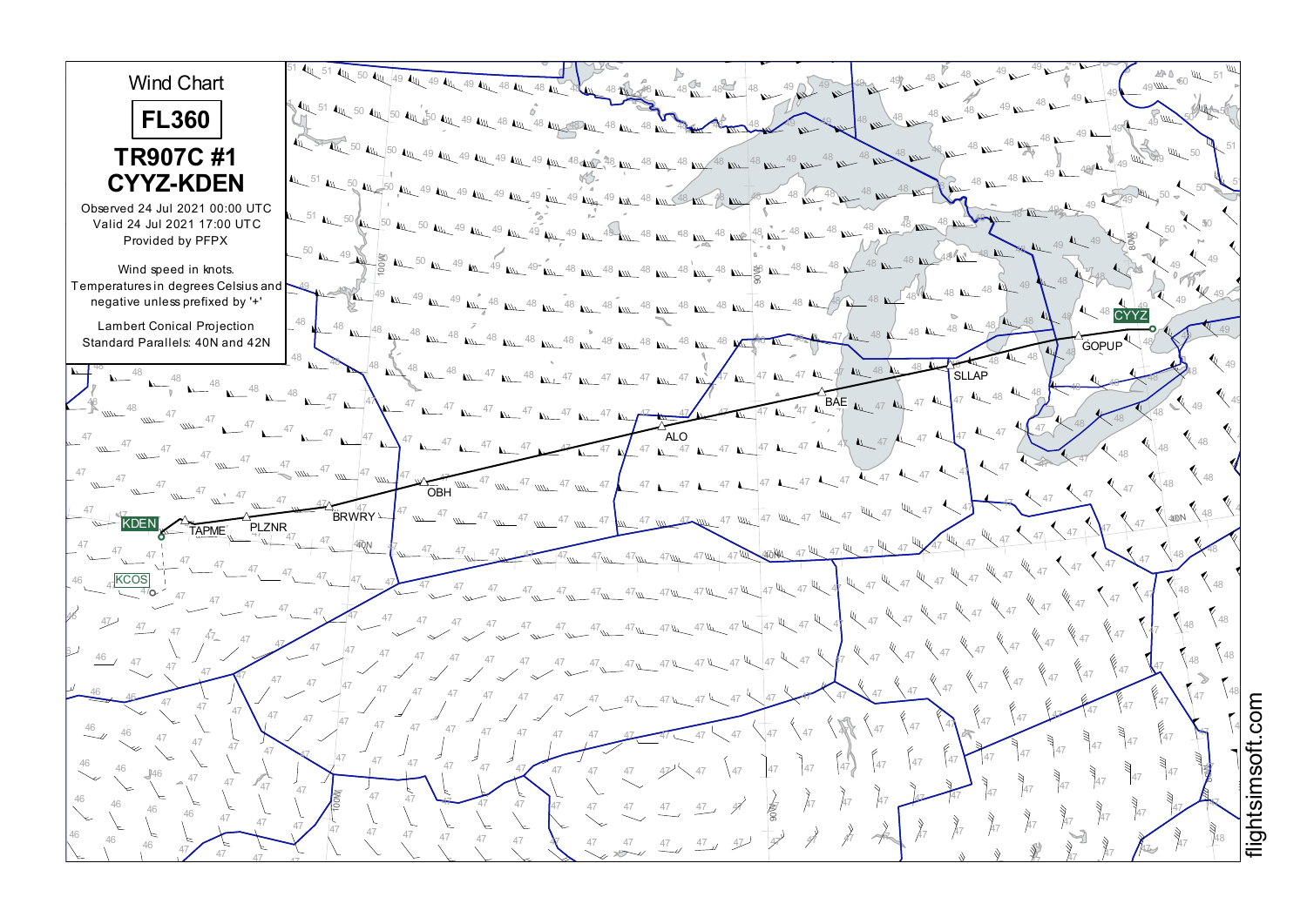